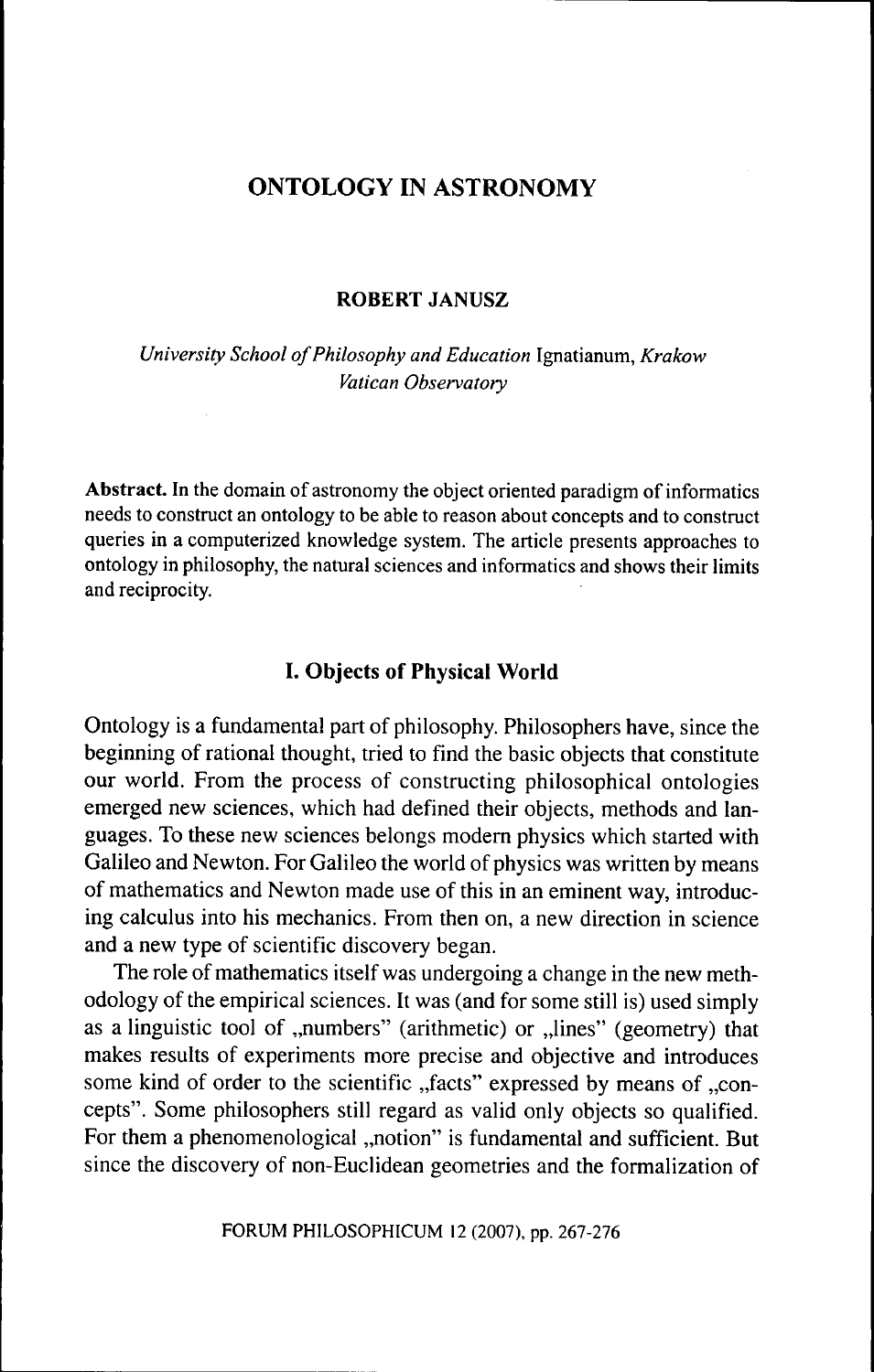mathematics itself it became clear that mathematics is something different from "facts". For Einstein mathematics was much more than a scientific tool or language - it was an active part of constructing a scientific theory: mathematics (not phenomena) provided the scientific "concepts". Contemporary physics expresses this idea. Around a specific mathematical equation, postulated to describe some physical domain, new branches of natural science emerged: from the equation of gravity we got general relativity, from Schrödinger's equation we got quantum mechanics etc. And now physicists think about a theory of everything – a universal equation for all physical theories.

Another approach, where mathematics is seen only as logical structure applied to the physical world, has its difficulties. In terms of the views of Quine<sup>1</sup>, where ,,ontology" means a ,,local" ontology which is postulated by a science, one risks restricting the ontology of the world to the local ontology postulated by a particular theory. But then all kinds of reductionism can emerge. If a scientist is able to perform experiments concerning matter and has limited experiences in other domains, he could claim that the ontology of the world is simply material and there is no other kind of experience at all. Some philosophers wanted to follow the formal path in science trying to base physical theories on logical axioms.<sup>2</sup> Of course, natural science does not evolve in this way. Its development is based on experiments *and* mathematics. Even a nice logical theory, which is our mind's construct, can be rejected by experiments because it simply is not congruent with the real world. This is why Galileo's experiments ended Aristotelian physics.

Accepting the dynamic between mathematics and experiments we avoid the two opposite fallacies of reducing knowledge of physical objects to: (1) logical formalism and (2) an abstract list of categories. The price we pay is that our way of doing mathematics and understanding physical phenomena continues to evolve: we still have mathematical theorems to discover, and still have to find their deeper meaning in the physical world. For example, our notion of a physical object (like a star) evolves and becomes more consistent with the relevant mathematical models and observations.

There exists also another approach (one rejected in this paper) where one claims that mathematics or experiments have nothing to do with physical objects and that support for science is futile for society. Today one can

<sup>&</sup>lt;sup>1</sup> Quine, W., 1953, "On what there is", in From a Logical Point of View, New York: Harper and Row.

<sup>&</sup>lt;sup>2</sup> Reichenbach, for example, tried to axiomatize physical theory.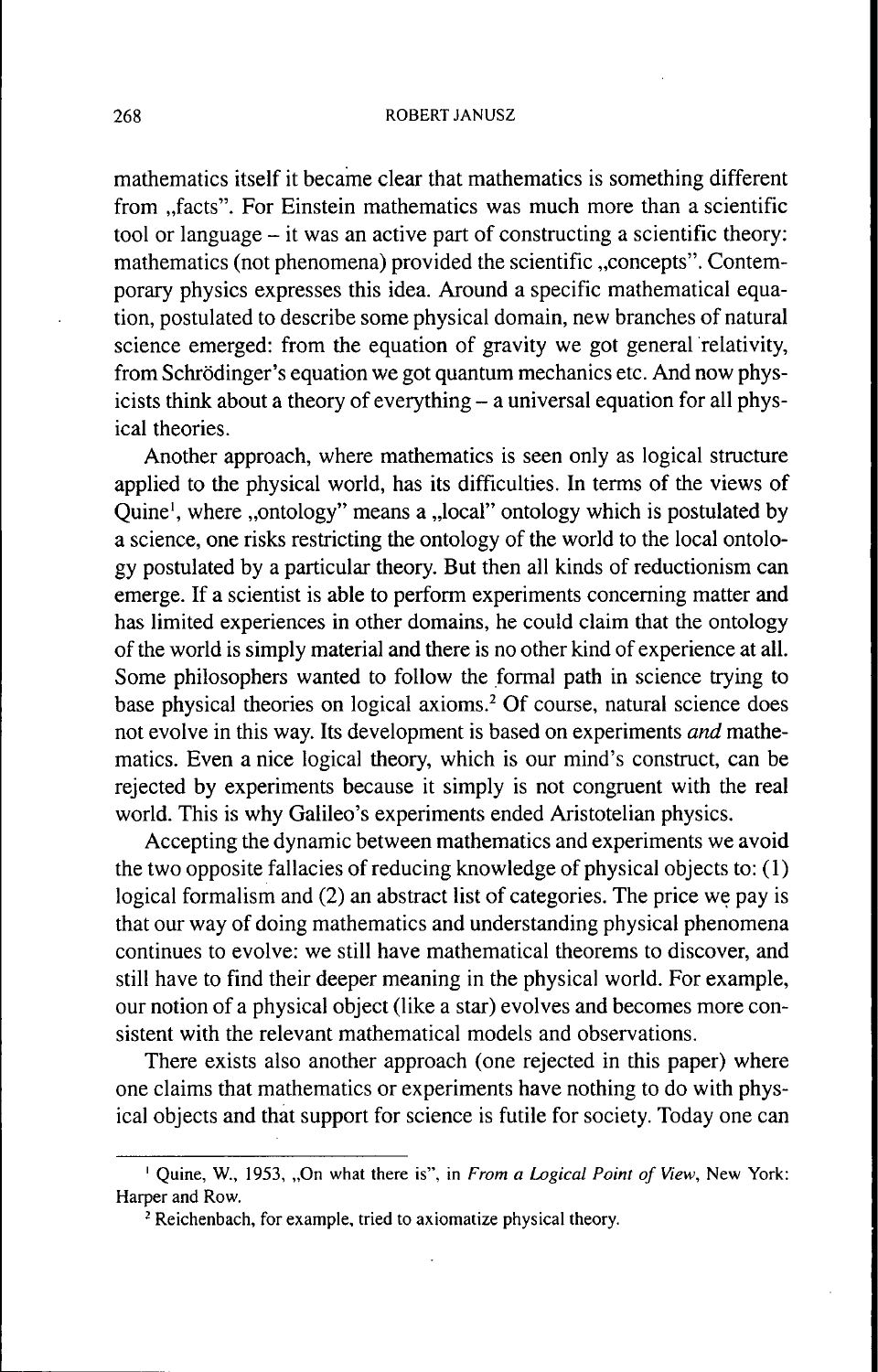still see this type of thinking spread widely across various cultures.<sup>3</sup> But we do not consider such philosophy as valuable because it does not fit with physical reality.

It is obvious that progress in science changes our ontological perspectives. The limits of ancient philosophers were overcome by the discovery of more fundamental particles like atoms, electrons, neutrons, quarks and with their mathematical formulation. But the more complex a science is, and even if its foundations are based on well known physical principles, there still remains a large domain of "facts" whose links with the domain of that science are too weak. In such a discipline a basic (phenomenological) development is still in progress, and simple classification plays an important role. An example of such a science is astronomy.

## **II. The Specifics of Astronomy**

Astronomy is a very strange science: it continues to ask, now with modern theories, the ancient questions of the Greek philosophers, it asks about the microscopic composition and structure of stars at even the greatest distances, it studies what we can find on Earth (the spectra of light) and what we can not (the structure of some meteorites, the cores of stars) etc. Some astronomers claim that astronomy is not a science because there is no ..astronomical experiment" at all, there is only passive "observation". Astronomical ontology is for them fundamentally untouchable but in a way definable. From the beginning astronomy pointed out the order and the stability of the "heavens", and the danger in the wandering "unordered" stars (the planets); hence the mythically named weekdays. Astronomy as a science has its anti-scientific opponent – astrology, as well. Each scientific hypothesis almost immediately creates questions conceming astronomical ontology. For example, the question of the emergence of life brings up the problem of the existence of life in the Universe. Each astronomical discovery questions the modes of thinking about the Earth (red-shift, microwave background radiation discoveries etc.). As we see, astronomy is still evolving, sometimes with temporary contradictions or even paradoxes (like Olber's paradox: why is the sky at night dark). So emerges the problem of the ontological status of astronomy.

<sup>&#</sup>x27;The example is New Age.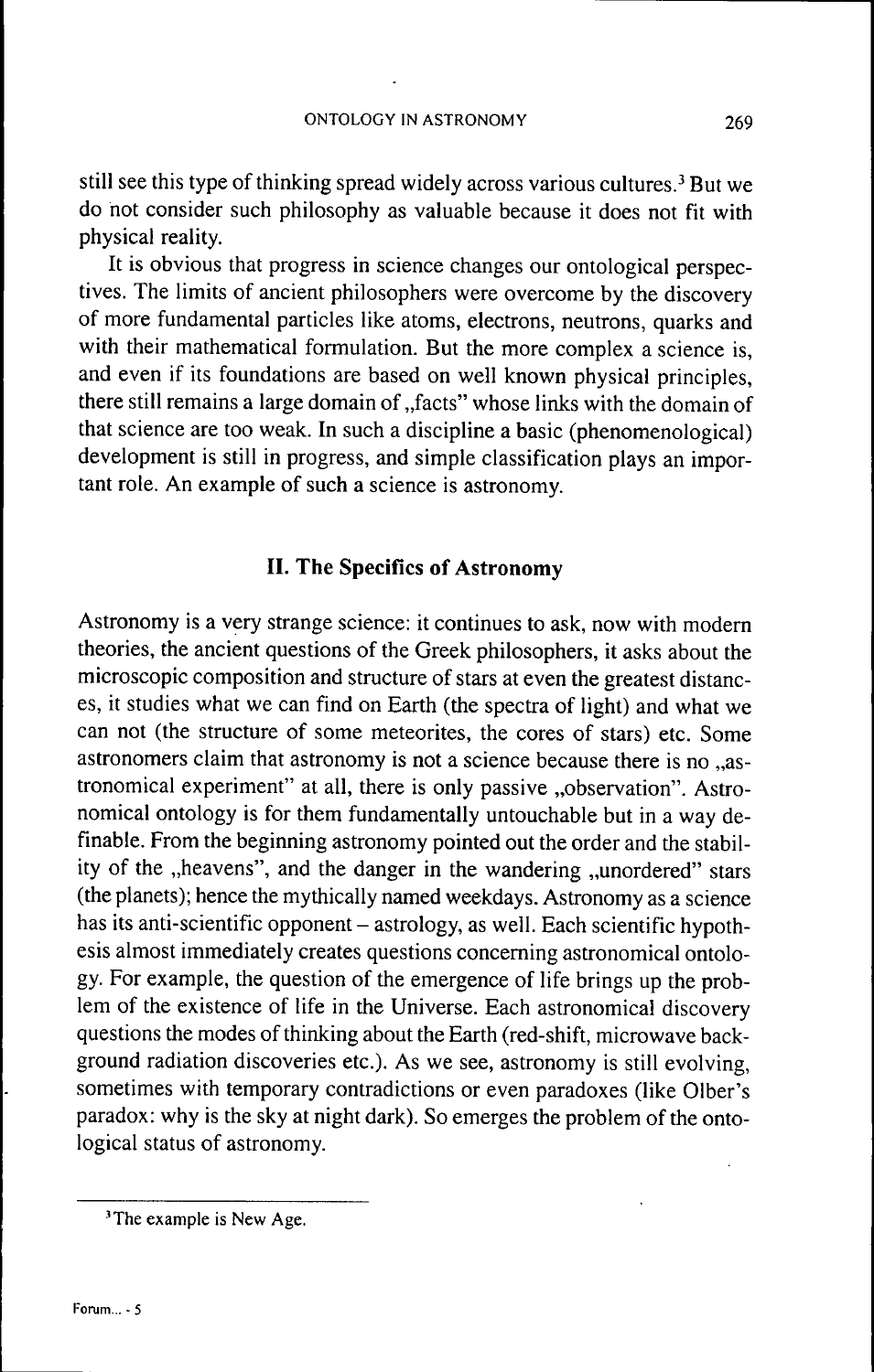#### 270 ROBERTJANUSZ

It is not surprising that the problem of ontology in astronomy allows of different perspectives. One perspective derives from contemporary physics with its paradigm of universal laws, where objects "there" are described by physical laws "here" (around the Earth). On that methodological basis we can investigate the same physical quantities of a distant star and a familiar everyday object (for example the colors of a distant hot star and the colors of the rainbow). It is the mathematical theory of light that tells us what the color of a distance star and terrestrial rainbow spectra is. And on the basis of this theory the fundamental ontology is rather easy to construct. But the complexity of objects "there" raises enormous questions "here"  $-$  where we are not able to find even words of common language to describe the variety of astronomical quantities, systems, galaxies etc.

The other perspectives on the ontology of astronomical objects comes from modem computer science. Here we must distinguish two problems: ..astronomical calculations" and ..object oriented" analysis. Astronomers always needed calculators to manipulate measurements<sup>4</sup>. Such use of computers is technical rather than conceptual. But the development in computer science itself has changed the notion of "program" itself. In terms of object oriented programming the program is a model of a real domain rather than a manipulation of digits. And this is the source of the ..ontological" problem of astronomy: scientific data in digital form needs a kind of organizing, to determine , what is what", and to be able to manage it. As we will see below, the methodology of the object oriented approach can be applied across the domain of astronomy with success.<sup>5</sup>

This object oriented paradigm allows astronomers to search for properly named astronomical objects in human terms. Some would criticize this paradigm: not formal enough for the formalists not procedural enough for proceduralists. They forget that the object oriented paradigm not only accomplishes the calculations but also involves the human being with the calculator. Constructing a valid astronomical ontology depends neither on the specifics of today or tomorrow, nor on any computer.

<sup>&</sup>lt;sup>4</sup> T. Banachiewicz, for example, discovered a special technique to make the problem of calculations simpler by means of  $C$ cracovians" - a kind of matrix algebra.

<sup>&</sup>lt;sup>5</sup>This example should be sufficient for those who think that contemporary informatics deals with small domains.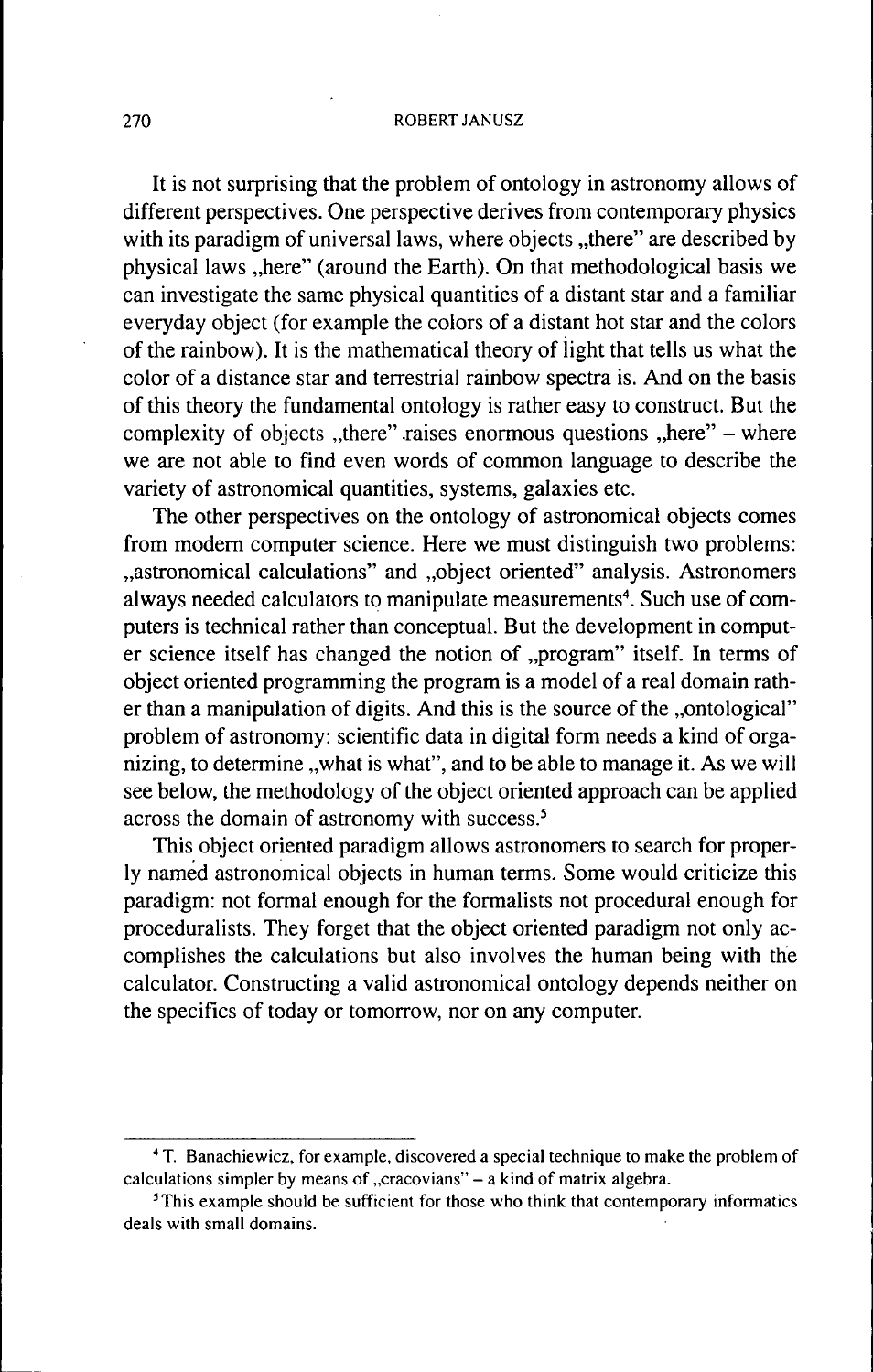### **III. The Main Ideas of the Object Oriented Paradigm**

The object oriented paradigm wants to unify the real world with a logical structure based on the principle that the domain of reality we want to describe will evolve along with our logical structures and methods as well.<sup>6</sup> This puts us into a multi-perspectival view about the domain, even if some perspectives are yet unknown, because the system is itself open to evolution. Formalists have problems here; a formalist needs a domain without any evolution because otherwise his theoretical description will crash. For example, (neo-) positivists have had problems with new discoveries which questioned their logical axioms of what science was.

The object oriented paradigm is open to yet unknown perspectives. It can happen that in the future, in a discipline not formally linked with astronomy now, "an object" will emerge which will have an important influence on astronomy itself ( as for example, in the past discovery of spectroscopy). Well, in that case the object oriented approach will create a new network of relations linking new data and old data, if the old data proves to be sufficiently relevant to that interpretation (for example, the use of old photographic plates for modem analysis etc.). This also opens up a future role for today's data – we will collect them because they could contain data not understood today, which will possibly be understood tomorrow.

Critics of the object oriented paradigm provide neither "procedural" nor ,,logical" solutions to problems arising in large domains of knowledge, like astronomy. Such critics remain fruitless while they polish their logical instruments. The successful development of the object oriented approach in informatics is clear and obvious in software; almost all modem languages support object oriented programming. One can, of course, take a wrong path in determining the objects, methods and means in the object paradigm itself, but these cases will be verified by real implementations, as it works out in science.

Having said that, we can focus on the two main presuppositions of the object oriented paradigm: an object oriented program is to model a domain (let us say astronomy) using a network of "objects" and "methods". Ac-

<sup>^</sup> To see more: R. Janusz, *Program dla Wszechswiata. Filozoficzne aspekty jçzykôw obiektowych,* OBI - Ignatianum - WAM, Krakow 2002.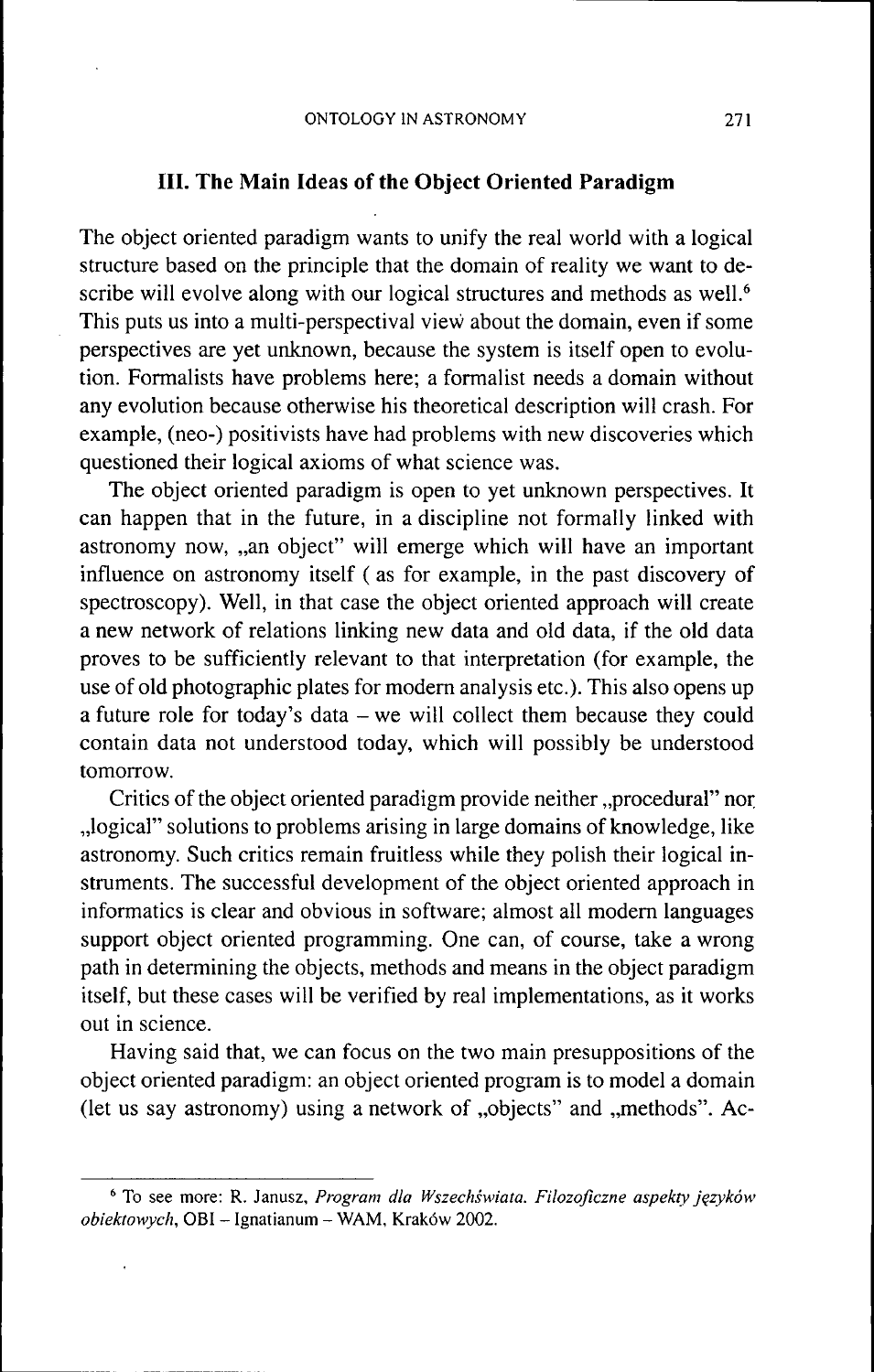### 272 ROBERT JANUSZ

tually, because the program usually will deal with thousands of objects of the domain, we need to use abstractions to collect the objects into ..classes". Philosophy in a similar way creates abstract terms, as concepts, which fit many real objects. This process of abstraction can be continued on a conceptual level; one can make an "abstraction of classes" which is itself a class. Usually analysts arrive at a point where there is no "broader" class possible in the domain, and this class remains as the "root" of all other classes.

Let us note here that in philosophy there is not "one" root but rather , three perspectives" for philosophical investigation: one with reference to "things", the second with reference to "persons" and the third – with reference to an "absolute". This most general, philosophical approach should be a warning for analysts that a general reduction to "one" perspective is naive. This remark seems to be superfluous because today in informatics we follow the paradigm of a human-computer binding rather than standalone super-algorithms. The Turing limitation makes it obvious that we should not expect everything from classical computer machinery. Knowledge systems with artificial intelligence techniques seem to be only an ..interface" for human-computer interactions of the future.

Let us return to the object oriented structures. As we have seen, we can have a hierarchy of classes (let us simplify the problem by thinking that they start from a "root" class) which can in various ways restrict the global domain by means of specification. This process is called ..inheritance". This does not mean that the derived class is a "subset" of the wider class (like a wheel is part of a bicycle) but it is the conceptual  $\mu$ link" between them similar to the link between ,,mother" and a ,,child". The same class can have completely different inheritances. The derived class can use methods and structure derived from its ,,mother", but it can ,,override" them as well for a specific use. Logicians do not like this description because it is difficult to formalize. Actually the  $\mu$  internal logic" of a  $\mu$  mother" can be completely different from the internal logic of  $\alpha$  "child". But in this relationship the computer and the human actually interact by running non-trivial programs.

The concept of "inheritance" is very closely linked with the concept of "polymorphism". Thanks to this, very general methods can be activated. Let us start with an example: we have two classes "parent" and "child" which are different types (the type need not be known at the beginning of analysis at all; it is important that in the running program the object presents its corresponding behavior or method of acting). But there can be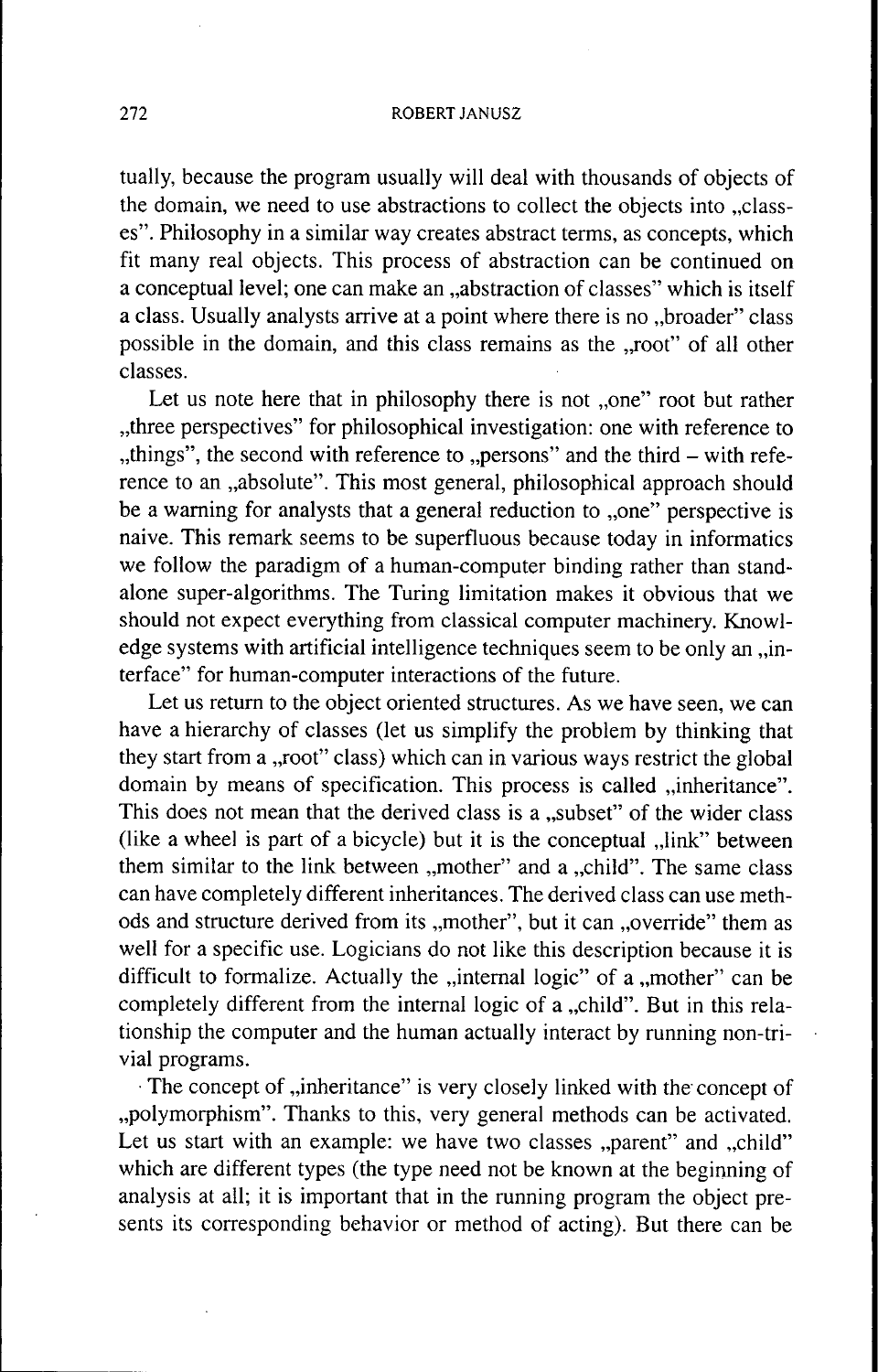a specific link between them: they can have a common abstract or "analogical" method typical for their particular type but in a sense - common to both. Here is a typical object oriented example: "parent.say()" will say something and "child.say()" will cry – we have the common name  $\alpha$ say" for the method which depends on the type of an object  $($ "parent" – "child"). The level of formalization of this approach corresponds to the remark given above. This common name ("say") allows linking of the distant domains of "parenthood" and "childhood" and thus it is also called "the virtual method".

In the object oriented usage of the term, "virtual" ("abstract") means something real, not to be confused with today's usage of the phrase "virtual reality", which refers to simulation. To avoid confusion here we prefer to use, instead of "virtual", the term "polymorphic methods", even if this not technically correct. Thanks to polymorphic methods the derived object (",child") can produce actions different than its parent within the same line of inheritance. This makes the object oriented programs shorter and opened for the specification of the behaviors of derived programs.

## **IV. Ontology for Astronomy**

The International Virtual Observatory Alliance (IVOA) published the paper "Ontology of Astronomical Object Types"<sup>7</sup> to enable sharing and management of advanced information between astronomers and software. This ontology should allow reasoning by means of inference engines in the astronomical knowledge base. Thanks to this ontology, knowledge of astronomical object types can be formulated. "The ontology of defined concepts" is designed to enable advanced reasoning". On that basis the checking of the semantic consistency of the database can be done and queries constructed and refined. We note that their ontology is philosophically correct, supports reasoning, and is meant to create network of data forming a base. The network will grow not only by expansion of the objects cataloged but also by the formulation of queries.

<sup>&</sup>lt;sup>7</sup> This topic is based on: Ed. S. Derriere, A Preite Martinez, A. Richard, Version 1.0 IVOA Working Draft 2007 Feb 19; this is the "work in progress" document, see: http:// ivoa.net/Documents/WD/Semantics/AstrObjectOntology-20070219.html. The quotations are from the paper.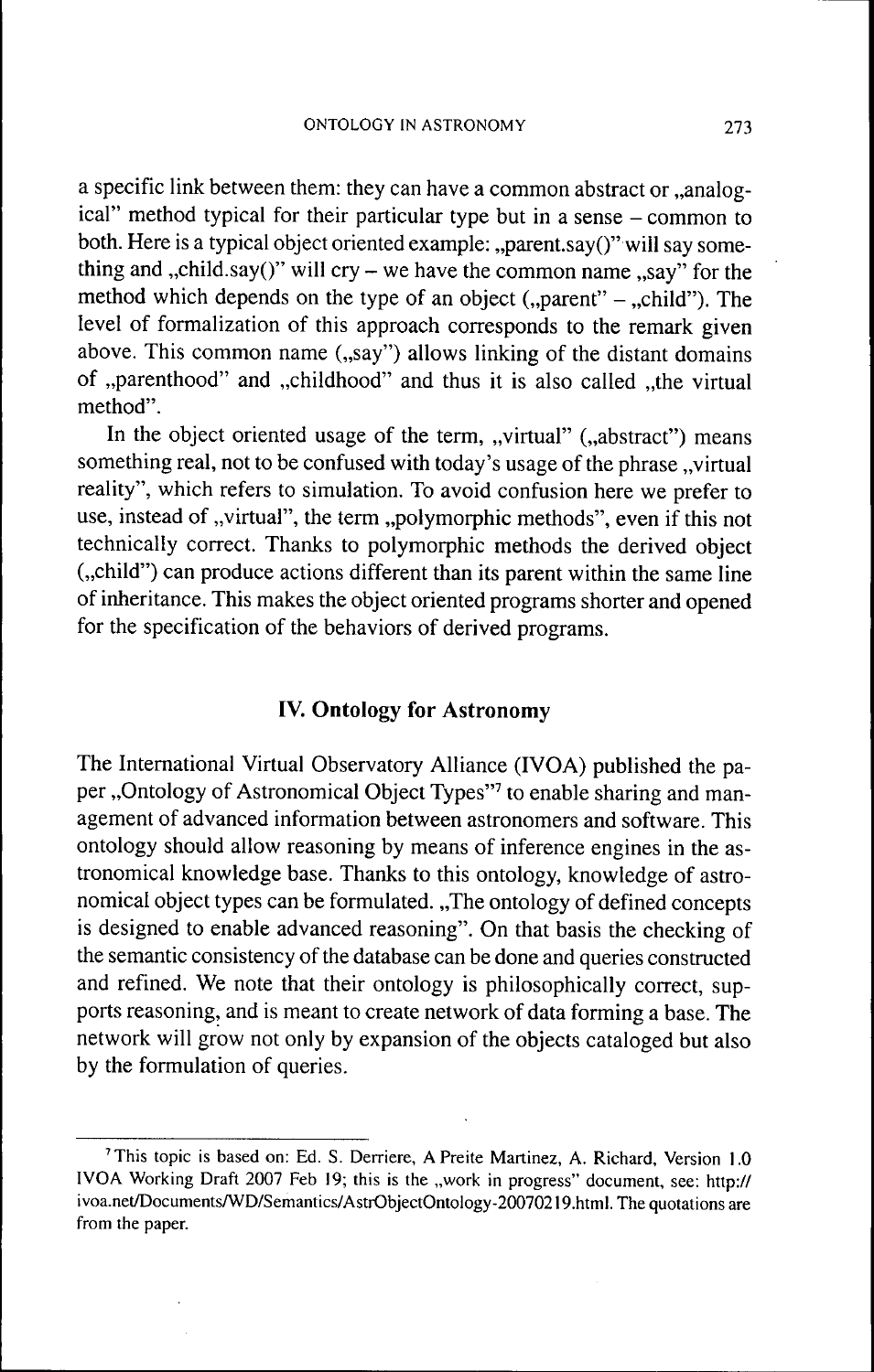### 274 ROBERT JANUSZ

There can be a "primitive concept ontology" which deals with non-defined concepts. But in this paper the authors are interested in "defined concept ontologies" because the domain of astronomy is being considered, not pure logical categories. On this approach the concept of ontology itself needs to be defined: "Ontologies are structures representing and formalizing knowledge". On this basis, knowledge should be consistent and shared. In the case of a primitive concept ontology, we can make basic classifications but in the case of "defined concept ontologies", advanced inference and reasoning are possible. If a concept has no formal definition, reasoning is very limited and this is why the more difficult semantic layer has to be constructed. Informatics systems based on ontology are little dependent on it. Even when knowledge evolves, ontology is updated. For "dedicated systems" any change can have its infiuence on the whole. This statement is also an explanation of why a procedural paradigm is not able to cope with the evolving and rich domain of astronomy.

In respect to astronomy (as well as to other domains) ontology is defined as "a representation of a conceptualization". And here the "class" concept, mentioned previously, is fundamental. In the domain of astronomy an abstract term "star" (a concept) represents common features of a set of real objects such as "Sirus", "Algol B", "HR 7001" etc. The concepts (in the Abstract World) have their instances (individuals in the Concrete World).

Now the "role", "a property" can be introduced as a relation between concepts. Each property has its "domain" – classes where it is valid, and ..range" – classes where it takes values, exactly like a function in mathematics. For example a property "has emission in" has its domain in the class , infrared source" and a range in the class , infrared".

In the general introduction to the object oriented paradigm we discussed the hierarchy of classes; now let us see how it works in astronomy. Here the "concepts" and "properties" organize the hierarchy by the "subsumption relationship", which can be characterized by the role  $\mu$  is a". The universal "root" in this ontology is called "thing". We can formalize this concept of subsumption by: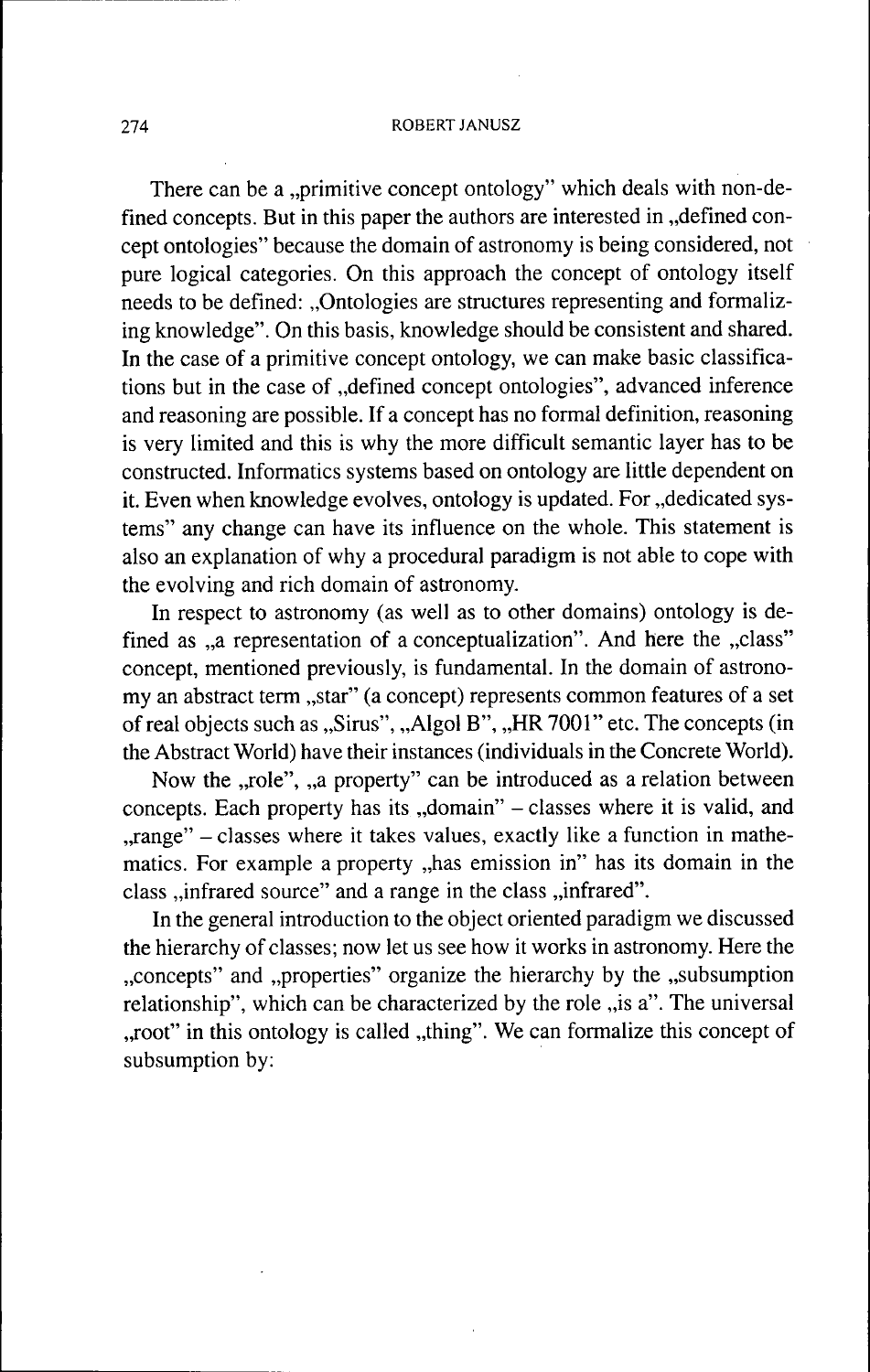|                 | Thing         |                        |
|-----------------|---------------|------------------------|
|                 | 7<br>π        |                        |
|                 | (isA)         | (isA)                  |
|                 | 21            |                        |
| AstrObject      |               | <b>EMSpectrumRange</b> |
| 71              | κ             | ↑                      |
| (isA)           | (isA)         | (isA)                  |
| 7               | κ             | ጥ                      |
| <b>EMSource</b> | StellarObject | Infrared               |
| ሳ               |               |                        |
| InfraredSource  |               |                        |

Now, let us consider the "property subsumption", and remember that a property does not necessarily mean "a part of" (see above). Our formalization of the property subsumption is:

| [domain]   |                                                                              | [range] |
|------------|------------------------------------------------------------------------------|---------|
| AstrObject | $\rightarrow$ (hasProcess) $\rightarrow$                                     | Process |
|            |                                                                              | 97      |
|            | EclipsingBinaryStar $\rightarrow$ (hasPeriodicProcess) $\rightarrow$ Eclipse |         |

The astronomical concepts in the ontology can be "primitive" (non-defined) or "defined" by means of conditions (restrictions on properties). This has the consequence that "subsumees" inherit the conditions of "subsumers". It is obvious that some building methods must limit the possibilities on ontological structure. One of them is: "Conditions on concepts must be true" - so the classes ,,99% true" are eliminated. Other limitations are more technical so we simply skip their description.



The presented astronomical ontology is intended to be a knowledge layer over existing databases (like SIMBAD) of astronomical objects. It is a semantic tool for building queries, checking the consistency of database objects, making classification proposals when new terms/data are introduced etc. To build the ontology one must remember that the concepts serve reasoning, not just a fixed structure. Therefore all these concepts need their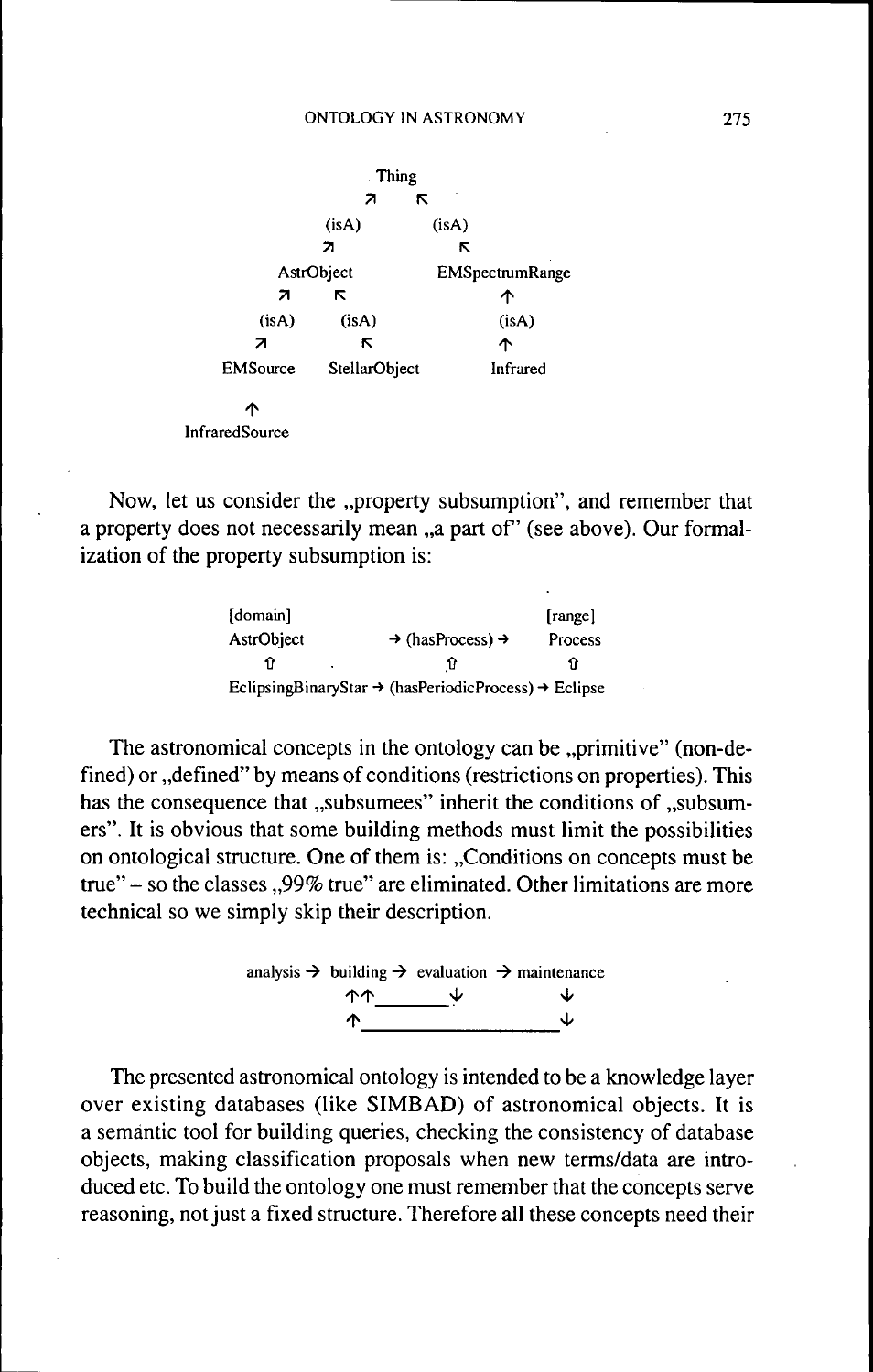### 276 ROBERT JANUSZ

logical definition. The semantics requires that astronomical object types have their strict definition. But the concepts, which are "ranges of properties" can be primitive, or ...mapped to another ontology where they would be defined". There can be some technical problems in specific situations (like compound objects) but such problems are solvable, so we will not discuss these cases.

# **Concluding Remarks**

For ontology in astronomy the knowledge base needs to be structured both for human and computers. But we must remember that some objects are too complex in their mathematical description to be manageable in a knowledge system. At the same time, ontology should have space for the objects currently only partially understood. In both these extremes (and in normal cases as well) the defined concept ontology is able to organize the knowledge database. Finally we would like to alert philosophers that their ontologies can gain from the new insights of science.

*Acknowledgment.* The author thanks Dr. R.P. Boyle of Vatican Observatory for careful reading of the paper and linguistic help.